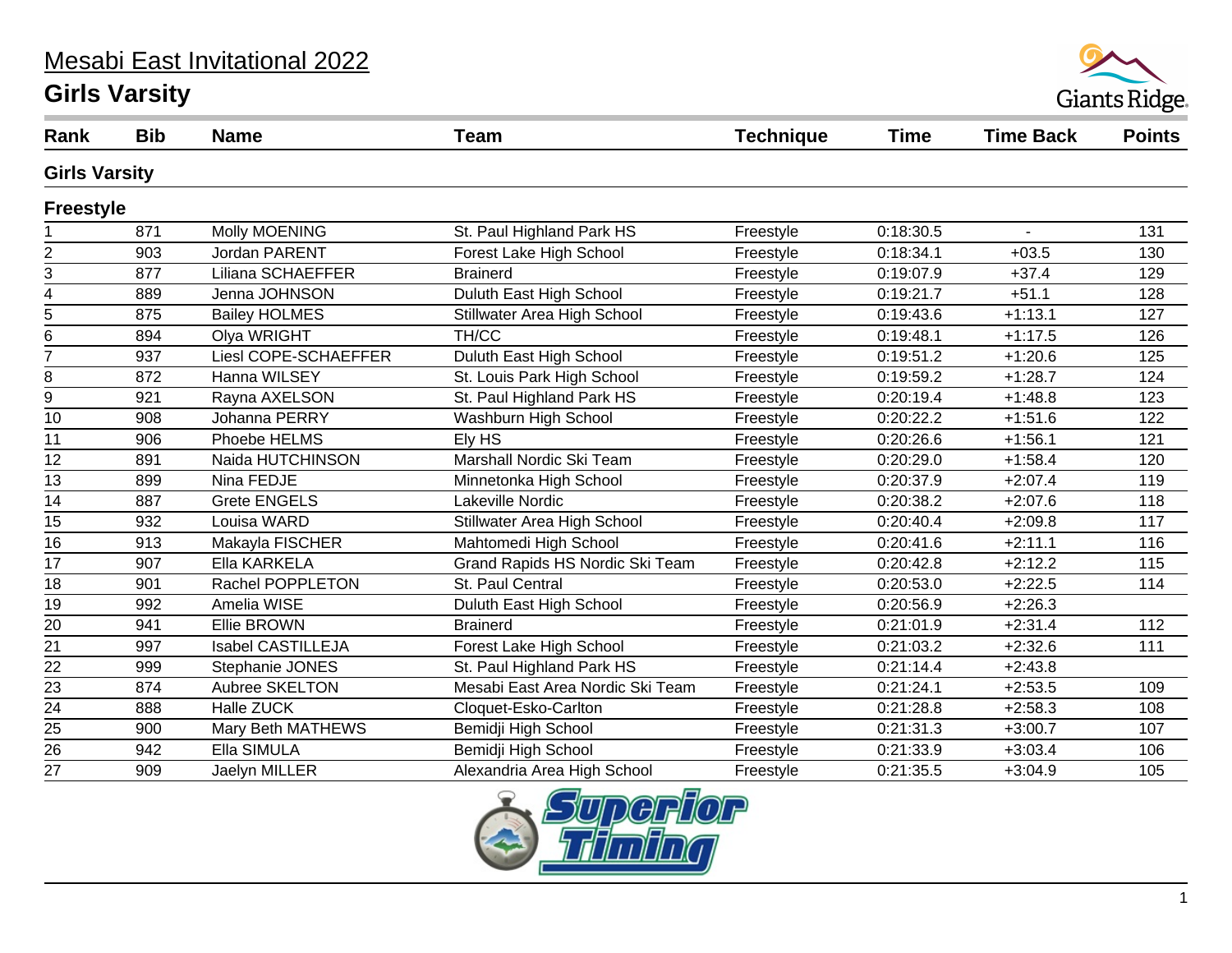

| Rank            | <b>Bib</b> | <b>Name</b>                 | <b>Team</b>                       | <b>Technique</b> | <b>Time</b> | <b>Time Back</b> | <b>Points</b> |
|-----------------|------------|-----------------------------|-----------------------------------|------------------|-------------|------------------|---------------|
| 28              | 912        | Olivia KRAFTY               | Andover High School               | Freestyle        | 0:21:36.0   | $+3:05.4$        | 104           |
| 29              | 917        | Mikaela HETCHLER            | Rogers High School                | Freestyle        | 0:21:44.4   | $+3:13.9$        | 103           |
| 30              | 911        | Nora KERR                   | Mora High School                  | Freestyle        | 0:21:45.6   | $+3:15.0$        | 102           |
| 31              | 898        | <b>Briar ANDERJOHN</b>      | Roseville Area High School Nordic | Freestyle        | 0:21:45.9   | $+3:15.3$        | 101           |
| 32              | 940        | Abigail BROWN               | Mahtomedi High School             | Freestyle        | 0:21:47.5   | $+3:16.9$        | 100           |
| 33              | 870        | Diane MEYER                 | Wayzata HS                        | Freestyle        | 0:21:48.1   | $+3:17.6$        | 99            |
| 34              | 914        | <b>Jersey MILLER</b>        | St. Louis Park High School        | Freestyle        | 0:21:58.2   | $+3:27.7$        | 98            |
| 35              | 897        | Sindri BONNER               | Orono High School                 | Freestyle        | 0:22:04.5   | $+3:33.9$        | 97            |
| 36              | 876        | Savannah KRULL              | Maple Grove Senior High           | Freestyle        | 0:22:06.1   | $+3:35.5$        | 96            |
| 37              | 935        | Jazlyn GUNDERSON            | Cloquet-Esko-Carlton              | Freestyle        | 0:22:17.6   | $+3:47.0$        | 95            |
| 38              | 905        | <b>Lizzy HARNELL</b>        | Proctor/Hermantown                | Freestyle        | 0:22:20.6   | $+3:50.0$        | 94            |
| 39              | 958        | Selah BINSFELD              | Elk River/Zimmerman               | Freestyle        | 0:22:21.0   | $+3:50.4$        | 93            |
| 40              | 918        | <b>Francesca GEFFRE</b>     | Roseville Area High School Nordic | Freestyle        | 0:22:21.1   | $+3:50.5$        | 92            |
| 41              | 943        | <b>Claire SABBY</b>         | <b>Mounds View</b>                | Freestyle        | 0:22:23.8   | $+3:53.2$        | 91            |
| 42              | 948        | <b>Elizabeth WEIDER</b>     | Minnetonka High School            | Freestyle        | 0:22:25.1   | $+3:54.6$        | 90            |
| 43              | 882        | Aliza KRESHA                | Little Falls High School          | Freestyle        | 0:22:25.3   | $+3:54.8$        | 89            |
| 44              | 925        | Annabelle STANG             | Forest Lake High School           | Freestyle        | 0:22:26.3   | $+3:55.7$        |               |
| 45              | 985        | Kasey SODERHOLM             | Alexandria Area High School       | Freestyle        | 0:22:28.8   | $+3:58.2$        | 87            |
| $\overline{46}$ | 964        | Poppy LOWENTHAL WALSH       | Washburn High School              | Freestyle        | 0:22:32.7   | $+4:02.2$        | 86            |
| 47              | 927        | <b>Gracie POINTER</b>       | Ely HS                            | Freestyle        | 0:22:33.8   | $+4:03.3$        | 85            |
| 48              | 934        | Mattea VANHALE              | Mora High School                  | Freestyle        | 0:22:34.2   | $+4:03.7$        | 84            |
| $\overline{49}$ | 890        | Emma JAMISON                | Sartell/Cathedral Nordic          | Freestyle        | 0:22:35.0   | $+4:04.5$        | 83            |
| 50              | 968        | Peyton OPSAHL               | Elk River/Zimmerman               | Freestyle        | 0:22:37.6   | $+4:07.0$        | 82            |
| 51              | 916        | Nora BARTLETT               | Washburn High School              | Freestyle        | 0:22:48.5   | $+4:18.0$        |               |
| $\overline{52}$ | 1002       | Sarah BRINGS                | Mahtomedi High School             | Freestyle        | 0:22:56.2   | $+4:25.6$        |               |
| $\overline{53}$ | 1004       | <b>Grace WERMERSKIRCHEN</b> | Wayzata HS                        | Freestyle        | 0:22:56.7   | $+4:26.2$        | 79            |
| 54              | 961        | Autumn SMITH                | TH/CC                             | Freestyle        | 0:23:00.5   | $+4:29.9$        | 78            |
| 55              | 984        | Cate KOELZER                | Stillwater Area High School       | Freestyle        | 0:23:02.3   | $+4:31.7$        |               |
| $\overline{56}$ | 878        | <b>Emily BAKER</b>          | Elk River/Zimmerman               | Freestyle        | 0:23:03.8   | $+4:33.3$        |               |
| $\overline{57}$ | 1006       | <b>Cally ROBERTSON</b>      | <b>Brainerd</b>                   | Freestyle        | 0:23:11.7   | $+4:41.2$        |               |

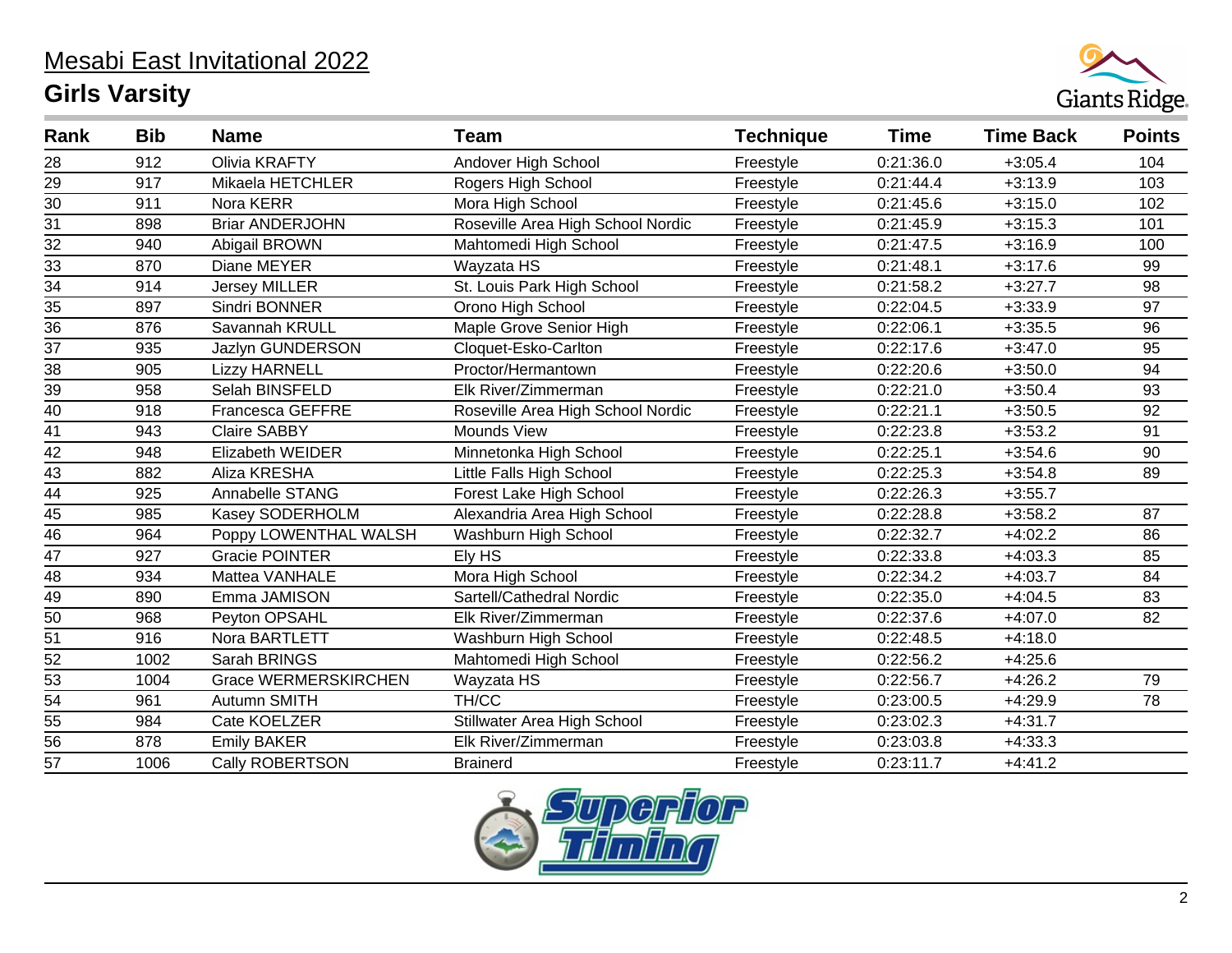

| Rank            | <b>Bib</b> | <b>Name</b>               | <b>Team</b>                     | <b>Technique</b> | <b>Time</b> | <b>Time Back</b> | <b>Points</b> |
|-----------------|------------|---------------------------|---------------------------------|------------------|-------------|------------------|---------------|
| 58              | 945        | Lainie JACKSON            | Grand Rapids HS Nordic Ski Team | Freestyle        | 0:23:13.9   | $+4:43.3$        | 74            |
| 59              | 923        | Maeve LINDSAY             | St. Paul Central                | Freestyle        | 0:23:15.8   | $+4:45.2$        | 73            |
| 60              | 928        | Marie MEYER               | Wayzata HS                      | Freestyle        | 0:23:16.2   | $+4:45.7$        |               |
| 61              | 963        | Kate MARTIN               | Bemidji High School             | Freestyle        | 0:23:18.6   | $+4:48.0$        |               |
| 62              | 924        | <b>Ruby KIESEL</b>        | Winona HS Nordic Ski Team       | Freestyle        | 0:23:19.8   | $+4:49.3$        | 70            |
| 63              | 994        | Chloe PETERSON            | Grand Rapids HS Nordic Ski Team | Freestyle        | 0:23:30.8   | $+5:00.3$        |               |
| $\overline{64}$ | 938        | Sierra KRULL              | Maple Grove Senior High         | Freestyle        | 0:23:34.0   | $+5:03.5$        | 68            |
| 65              | 952        | Anne JENDRO               | Andover High School             | Freestyle        | 0:23:37.1   | $+5:06.6$        | 67            |
| 66              | 904        | <b>Bria MILLS</b>         | Mounds View                     | Freestyle        | 0:23:39.0   | $+5:08.5$        | 66            |
| 67              | 982        | <b>Tatum LEIBKE</b>       | Spring Lake Park/St Anthony HS  | Freestyle        | 0:23:42.8   | $+5:12.2$        | 65            |
| $\overline{68}$ | 949        | Amanda BERGERSON          | Alexandria Area High School     | Freestyle        | 0:23:45.6   | $+5:15.1$        |               |
| 69              | 965        | Norah SHULTZ              | Marshall Nordic Ski Team        | Freestyle        | 0:23:47.7   | $+5:17.2$        | 63            |
| 70              | 986        | <b>Greer JONES</b>        | St. Paul Central                | Freestyle        | 0:23:48.7   | $+5:18.1$        |               |
| $\overline{71}$ | 919        | Elisa MALHERBE            | Superiorland Ski Club           | Freestyle        | 0:23:51.5   | $+5:21.0$        | 61            |
| $\overline{72}$ | 879        | Sarah GROTBERG            | Fergus Falls High School        | Freestyle        | 0:23:56.5   | $+5:26.0$        | 60            |
| 73              | 960        | Sarah WOLBECK             | Little Falls High School        | Freestyle        | 0:24:03.7   | $+5:33.1$        | 59            |
| $\overline{74}$ | 977        | Avery MARASCO-JOHNSON     | Minnetonka High School          | Freestyle        | 0:24:04.0   | $+5:33.5$        |               |
| 75              | 896        | Anna ASKELSON             | Detroit Lakes High School       | Freestyle        | 0:24:05.7   | $+5:35.2$        | 57            |
| $\overline{76}$ | 971        | Ainsley KRESHA            | Little Falls High School        | Freestyle        | 0:24:07.0   | $+5:36.5$        |               |
| $\overline{77}$ | 895        | <b>Kennedy OLSON</b>      | Moorhead High School            | Freestyle        | 0:24:12.0   | $+5:41.4$        | 55            |
| 78              | 991        | Alana SCHMITZER           | Mounds View                     | Freestyle        | 0:24:12.9   | $+5:42.4$        |               |
| 79              | 966        | Mollie PING               | Winona HS Nordic Ski Team       | Freestyle        | 0:24:13.1   | $+5:42.5$        | 53            |
| 80              | 939        | Jamie RASKE               | Moorhead High School            | Freestyle        | 0:24:15.1   | $+5:44.6$        | 52            |
| 81              | 947        | <b>Lilly JAMISON</b>      | Sartell/Cathedral Nordic        | Freestyle        | 0:24:20.9   | $+5:50.3$        | 51            |
| 82              | 955        | Lucy WATSON               | Marshall Nordic Ski Team        | Freestyle        | 0:24:27.6   | $+5:57.1$        |               |
| 83              | 873        | Samantha SOLBOE           | Spring Lake Park/St Anthony HS  | Freestyle        | 0:24:34.2   | $+6:03.7$        | 49            |
| 84              | 926        | Caroline JOHNSON          | Orono High School               | Freestyle        | 0:24:41.3   | $+6:10.7$        | 48            |
| 85              | 902        | Elizabeth HAUGEN          | <b>Willmar Public Schools</b>   | Freestyle        | 0:24:44.5   | $+6:14.0$        | 47            |
| 86              | 980        | Lydia KNIGHT              | Sartell/Cathedral Nordic        | Freestyle        | 0:24:53.3   | $+6:22.8$        |               |
| $\overline{87}$ | 969        | <b>Grace SHINGLEDECKE</b> | Cloquet-Esko-Carlton            | Freestyle        | 0:25:02.0   | $+6:31.5$        |               |

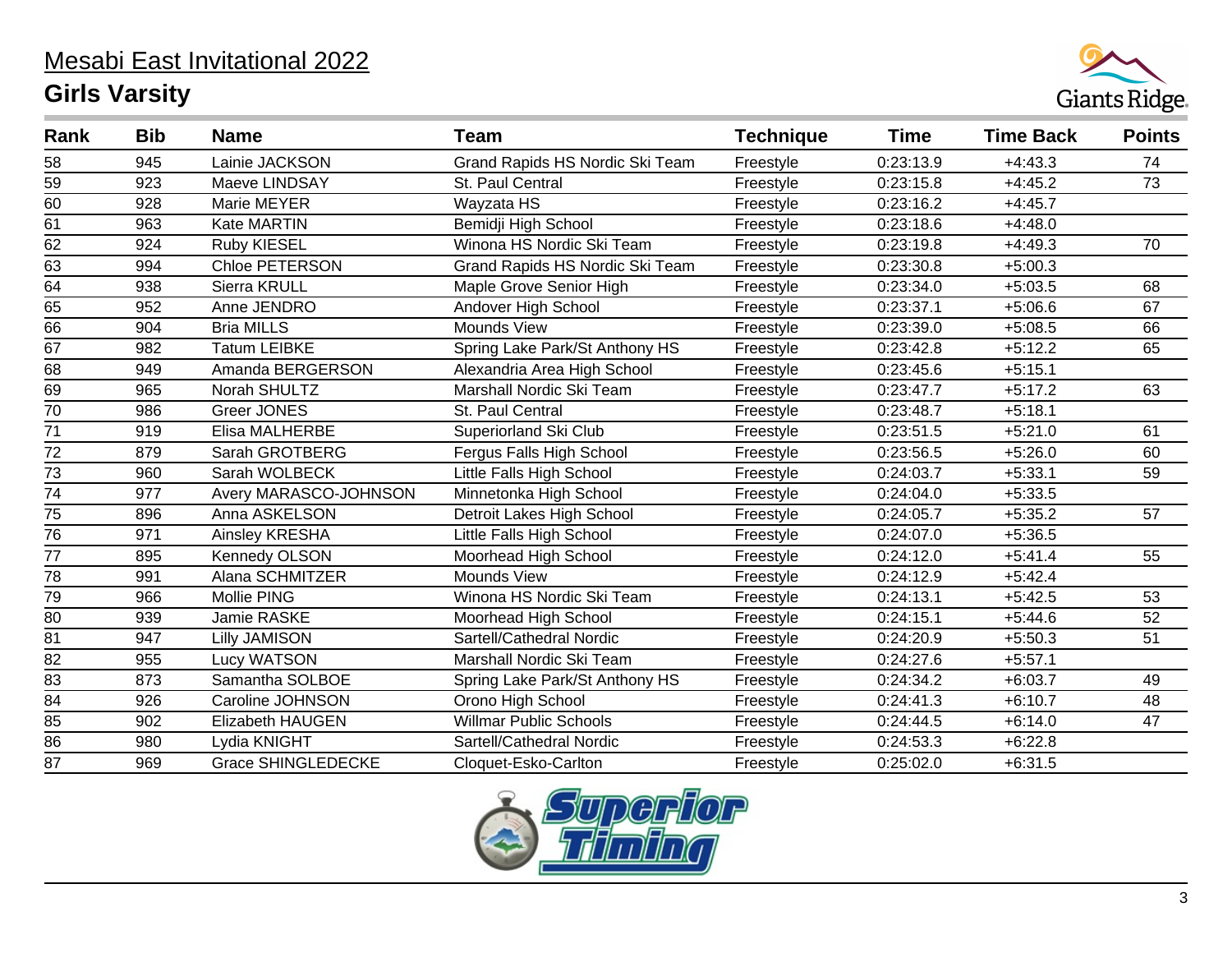

| Rank            | <b>Bib</b> | <b>Name</b>             | <b>Team</b>                      | <b>Technique</b> | <b>Time</b> | <b>Time Back</b> | <b>Points</b>   |
|-----------------|------------|-------------------------|----------------------------------|------------------|-------------|------------------|-----------------|
| 88              | 910        | Makayla FINNEGAN        | Winona HS Nordic Ski Team        | Freestyle        | 0:25:14.5   | $+6:44.0$        |                 |
| 89              | 981        | <b>Julia SMITHMEYER</b> | Moorhead High School             | Freestyle        | 0:25:14.8   | $+6:44.3$        |                 |
| $\overline{90}$ | 881        | Ella BACKSTROM          | <b>Duluth Denfeld</b>            | Freestyle        | 0:25:28.1   | $+6:57.5$        | 42              |
| 91              | 915        | Lexi GERDES             | Detroit Lakes High School        | Freestyle        | 0:25:30.9   | $+7:00.4$        | 41              |
| $\overline{92}$ | 993        | Wrenna GALLOWAY         | Mesabi East Area Nordic Ski Team | Freestyle        | 0:25:46.1   | $+7:15.5$        | 40              |
| 93              | 885        | Megan RYAN              | White Bear Lake Area Schools     | Freestyle        | 0:25:52.1   | $+7:21.5$        | 39              |
| $\overline{94}$ | 893        | Kallen CLIFFORD         | Hayward                          | Freestyle        | 0:25:53.7   | $+7:23.1$        | 38              |
| 95              | 973        | <b>Isabelle PRUSI</b>   | Ishpeming Ski Club               | Freestyle        | 0:26:13.6   | $+7:43.0$        | 37              |
| $\overline{96}$ | 979        | Paisley KLEIMAN         | Proctor/Hermantown               | Freestyle        | 0:26:15.6   | $+7:45.0$        | 36              |
| 97              | 983        | Anna ERICKSON           | Fergus Falls High School         | Freestyle        | 0:26:40.3   | $+8:09.8$        | 35              |
| $\overline{98}$ | 1008       | <b>Olivia PAULY</b>     | Saint John's Preparatory School  | Freestyle        | 0:26:40.4   | $+8:09.9$        | $\overline{34}$ |
| 99              | 998        | Raymus CAVALIER         | Ely HS                           | Freestyle        | 0:26:54.2   | $+8:23.7$        |                 |
| 100             | 922        | Gianna MCLEOD           | White Bear Lake Area Schools     | Freestyle        | 0:27:01.7   | $+8:31.1$        | 32              |
| 101             | 880        | Eleora DITTLI           | <b>Tartan High School</b>        | Freestyle        | 0:27:12.2   | $+8:41.6$        | 31              |
| 102             | 884        | Helena YIANGOU          | Math & Science Academy           | Freestyle        | 0:27:15.2   | $+8:44.6$        | 30              |
| 103             | 1003       | <b>Lily PETERSON</b>    | Benilde-St. Margaret's           | Freestyle        | 0:27:19.6   | $+8:49.1$        | 29              |
| 104             | 950        | Naomi DUMMER            | Fergus Falls High School         | Freestyle        | 0:27:30.3   | $+8:59.8$        |                 |
| 105             | 944        | Claire KLOSTER          | <b>Duluth Denfeld</b>            | Freestyle        | 0:28:01.1   | $+9:30.5$        | 27              |
| 106             | 967        | <b>Hadley SARKALA</b>   | Maple Grove Senior High          | Freestyle        | 0:28:05.3   | $+9:34.7$        |                 |
| 107             | 957        | Josie JOHNSON           | Simley High School               | Freestyle        | 0:28:18.2   | $+9:47.7$        | 25              |
| 108             | 989        | Maddie BLAHUT           | Detroit Lakes High School        | Freestyle        | 0:28:53.5   | $+10:23.0$       |                 |
| 109             | 1000       | <b>Grace EDDY</b>       | Lakeville Nordic                 | Freestyle        | 0:29:02.0   | $+10:31.5$       | 23              |
| 110             | 929        | Maggie FLKICEK          | Lakeville Nordic                 | Freestyle        | 0:29:05.1   | $+10:34.5$       |                 |
| 111             | 930        | Caitlynn WITTNER        | <b>TrekNorth High School</b>     | Freestyle        | 0:29:33.7   | $+11:03.1$       | 21              |
| 112             | 883        | Macy BELL               | Heritage/Providence Nordic       | Freestyle        | 0:29:45.9   | $+11:15.4$       | 20              |
| 113             | 990        | Heidi O'DONNELL         | Simley High School               | Freestyle        | 0:30:21.3   | $+11:50.8$       | 19              |
| 114             | 978        | Aksinya KAMENSHIKOVA    | Benilde-St. Margaret's           | Freestyle        | 0:31:07.0   | $+12:36.5$       | 18              |
| 115             | 931        | Greta UKESTAD           | Simley High School               | Freestyle        | 0:31:08.7   | $+12:38.2$       |                 |
| 116             | 988        | <b>Audrey JAMES</b>     | Orono High School                | Freestyle        | 0:31:31.7   | $+13:01.1$       |                 |
| 117             | 972        | Rose ELENBAAS           | Superiorland Ski Club            | Freestyle        | 0:31:42.8   | $+13:12.2$       | 15              |